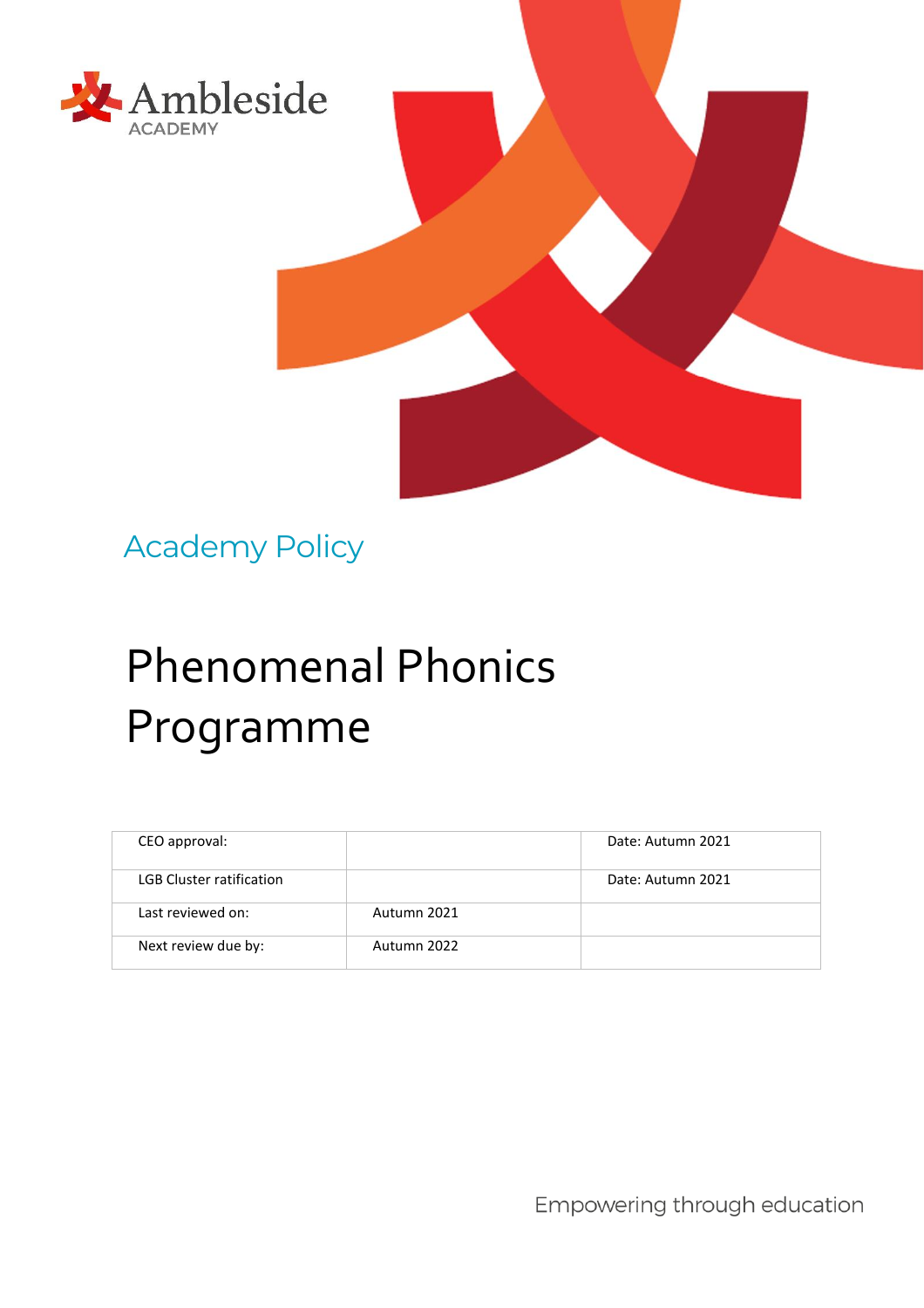# **Contents**

| 1.  |                                                                                                       |  |  |
|-----|-------------------------------------------------------------------------------------------------------|--|--|
| 2.  |                                                                                                       |  |  |
| 3.  | Children who are working below the age-related expectation in phonics for their year group            |  |  |
| 4.  |                                                                                                       |  |  |
| 5.  |                                                                                                       |  |  |
| 6.  |                                                                                                       |  |  |
| 7.  |                                                                                                       |  |  |
| 8   |                                                                                                       |  |  |
| 9   |                                                                                                       |  |  |
| 10. |                                                                                                       |  |  |
|     |                                                                                                       |  |  |
|     |                                                                                                       |  |  |
|     |                                                                                                       |  |  |
|     | 14. Reading comprehension and application of word level reading at sentence level for comprehension 8 |  |  |
|     |                                                                                                       |  |  |

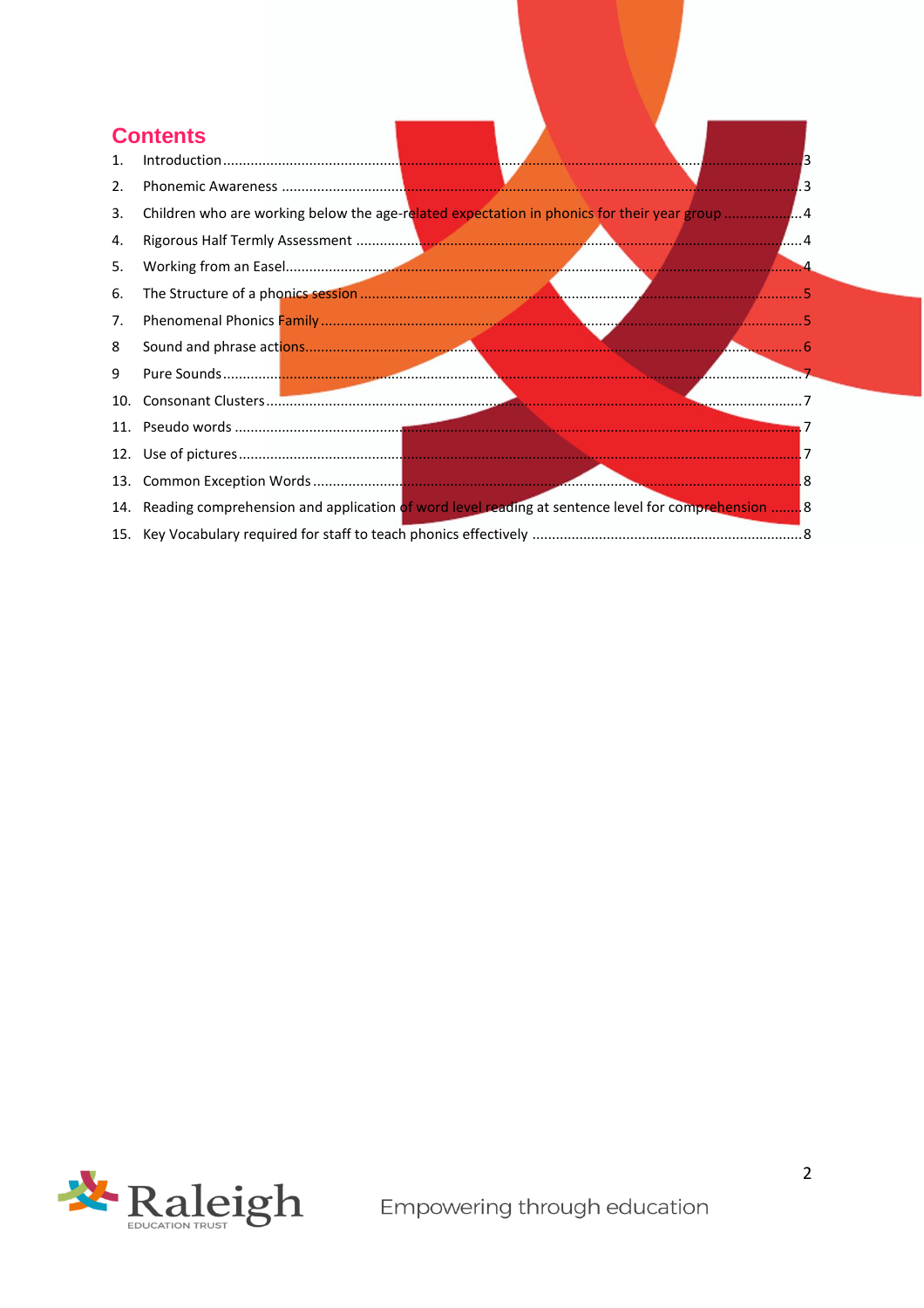### <span id="page-2-0"></span>**1. Introduction**

- 1.1 All of our schools understand that for correct Literacy instruction our children must be taught the basic foundations to read which include Phonemic Awareness, Phonics, Fluency, Vocabulary and Comprehension.
- 1.2 Within this policy the aspects of The Five Pillars are outlined with a specific focus in particular on Phonemic Awareness, Phonics and Comprehension.
- 1.3 This document sets out a clear and well-structured policy and progression sequence for the Phenomenal Phonics Programme. This programme is tried and tested with strong impact at Ambleside Academy, and will be used within all the Raleigh Education Trust academies from the January 2022.
- 1.4 The Phenomenal Phonics Programme follows a synthetic, systematic approach to the teaching of early reading: explicitly teaching the correspondence between letters and sounds to blend for reading (decoding) and to segment for spelling (encoding).
- 1.5 Phenomenal Phonics follows the progression of phases set out below, with our well evidenced, bespoke approach driven by high quality assessment half termly, which informs next steps of learning to ensure that all pupils demonstrate good progress in the number of sounds that they know as well as the words which they can read and spell.
- 1.6 Phase Letter Sets:

| Phase 1 | Listening to and for sounds.<br>٠<br>Rhythm and rhyme<br>٠<br>Alliteration<br>۰                                                                                                                                                                                                                                                                                                                                                                                                                                                                                                                                              |
|---------|------------------------------------------------------------------------------------------------------------------------------------------------------------------------------------------------------------------------------------------------------------------------------------------------------------------------------------------------------------------------------------------------------------------------------------------------------------------------------------------------------------------------------------------------------------------------------------------------------------------------------|
| Phase 2 | Sounds taught: s, a, t, p, l,n, m, d, g, o, c, k, ck, e, u, r, h, b, f, ff, l, ll, ss<br>$\bullet$<br>Tricky words: the, to, go, no,<br>$\bullet$                                                                                                                                                                                                                                                                                                                                                                                                                                                                            |
| Phase 3 | Sounds taught: j, v, w, x, y, z, zz, qu<br>$\bullet$<br>ch, sh, th, ng, ai, ee, igh, oa, oo, ar, or, ur, ow, oi, ear, air, ure, er<br>۰<br>Tricky words: no, go, I, the, to, he, she, we, me, be, was, my, you, they, her, all, are<br>۰                                                                                                                                                                                                                                                                                                                                                                                     |
| Phase 4 | Recap all previous sounds.<br>۰<br>Teach reading and spelling tricky words: said, so, he, we, me, be, have, like, some, come, was, you, were,<br>little, one, they, all, are, do, when, out, what, my, her<br>• Read and write words with initial and/or final blends: st, nd, mp, nt, nk, ft, sk, lt, lp, tr, dr, gr, cr, br, fr, bl, fl, gl, pl, cl,<br>sl, sp, st, tw, sm, nch, shr, str, thr                                                                                                                                                                                                                             |
| Phase 5 | Learn new phoneme zh<br>٠<br>Teach new graphemes for reading ay, ou , ie, ea , oy, ir, ue, aw, wh, ph, ew, oe, au, a-e, e-e, i-e, o-e, u-e<br>۰<br>Teach reading words oh, their, people, Mr, Mrs, looked, called, asked, water, where, who, again, thought, through,<br>٠<br>work, mouse, many, laughed, because, different, any, eyes, friends, once, please.<br>Teach spelling words said, so, have, like, some, were, there, oh, their, people, Mr, Mrs, looked, called, asked.<br>٠<br>Teach alternative spellings for ch, j, m, n, r, s, z, u, i, ear, ar, air, or, ur, oo, ai, ee, igh, oa, y/oo, oo, sh<br>$\bullet$ |
| Phase 6 | Understand and apply suffixes – ed, ing, ful, est, er, ment, ness, en, s, es<br>٠<br>Understand the rules for adding ing, ed, er, est, ful, ly, y<br>٠<br>Investigate how adding suffixes and prefixes changes words<br>٠<br>Introduce the past tense                                                                                                                                                                                                                                                                                                                                                                        |

# <span id="page-2-1"></span>**2. Phonemic Awareness**

- 2.1 Auditory Discrimination
	- 2.1.1 As part of this scheme we explicitly teach auditory discrimination. It is important that children are able to hear and discriminate between different speech sounds noticing similarities and differences. Our children must be able to orally break down sounds segmenting and blending in speech before they are able to read and write.

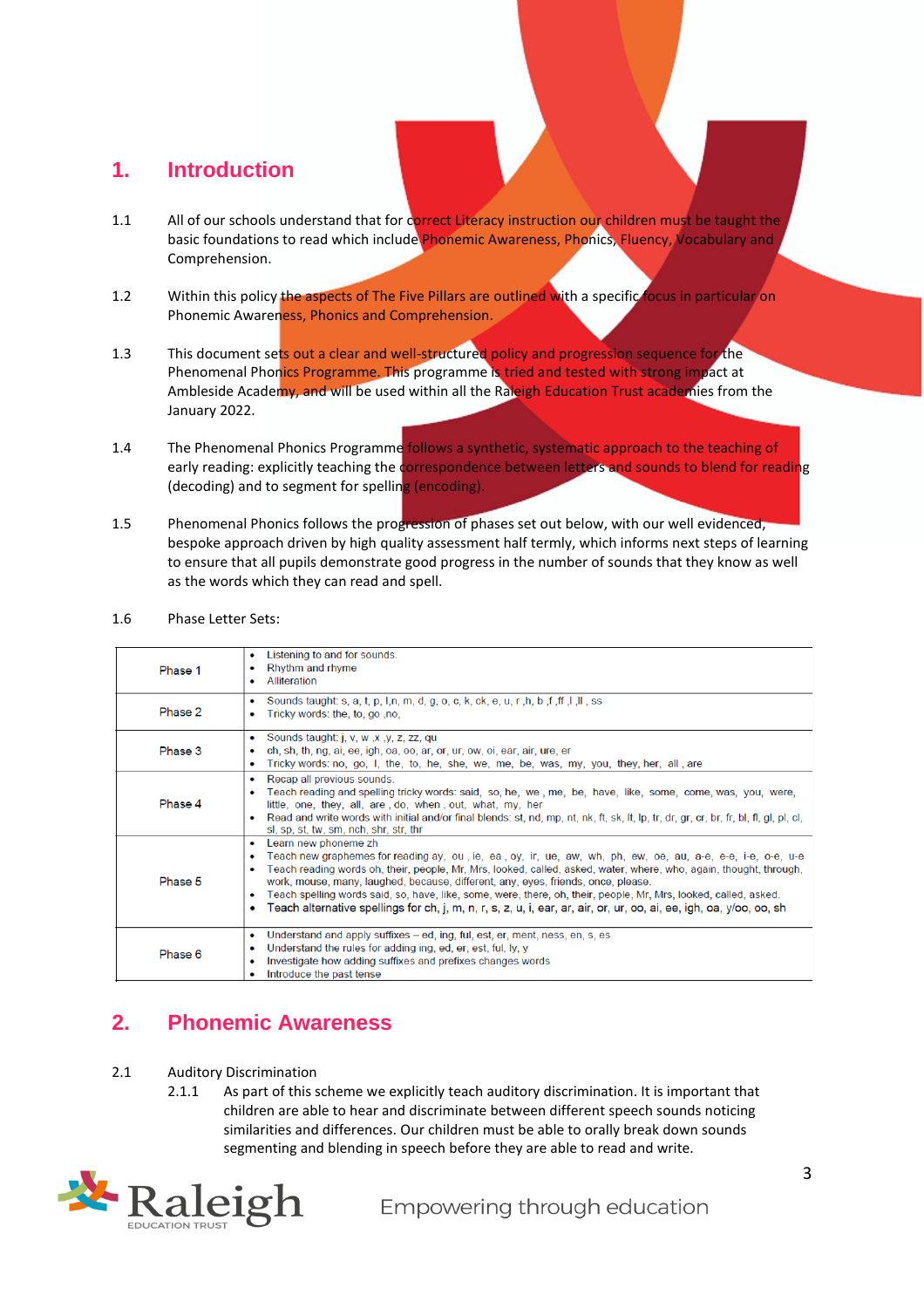#### 2.2 Auditory Memory

2.2.1 We ensure that children remember the sequence of sounds in a word and words in a sentence as this is vital for language development and will directly impact a child's ability to read and spell. This is taught through many active games and repetition within our academies.

#### 2.3 Auditory Analysis and Synthesis

- 2.3.1 Alongside teaching the children to read using the graphemes we build in activities and learning opportunities where the children are taught to orally break up sounds as well as put them together. As a trust we teach the children **analysis** as this is the ability to break a sentence into words, a word into syllables, or a word into sounds – **necessary for learning to spell. Also** synthesis as this is the ability to put sounds or words together (e.g. *c-a-t*) –)
- 2.3.2 Phonemic Awareness and the child's ability to hear speech sounds and discriminate one sound from another, breaking sounds down and squashing them back together before looking at the grapheme is really important to provide the foundations for early reading and in develop key speaking and listening skills.

#### <span id="page-3-0"></span>**3. Children who are working below the age-related expectation in phonics for their year group**

3.1 These children will continue with focussed interventions based on their individual needs. They will continue with Auditory Discrimination if this is needed and will be delivered this on a limited adult to child ratio to maximise progress.

# <span id="page-3-1"></span>**4. Rigorous Half Termly Assessment**

4.1 As part of the programme staff start by screening children each half term on a past phonics paper to find out how many words that each child can read and this identifies sounds that the children do not know. Staff then use the assessment information from the screening and the letters and sound phases together to guide what sounds/ families they cover next to ensure progress

|                                                                  |                                                    | <b>Examples of words</b> |     |
|------------------------------------------------------------------|----------------------------------------------------|--------------------------|-----|
| m.<br><b>Photography</b><br><b>Ta</b><br>Phonics screening check | The phonics<br>screening check<br>will consist of: | in                       | ot  |
|                                                                  | 20 real words                                      | at                       | vap |
| S.o                                                              | 20 pseudo-words.                                   | beq                      | osk |
|                                                                  |                                                    | sum                      | ect |

# <span id="page-3-2"></span>**5. Working from an Easel**

5.1 Within the Phenomenal Phonics Programme, each lesson must have a clear teaching sequence which is set out below:

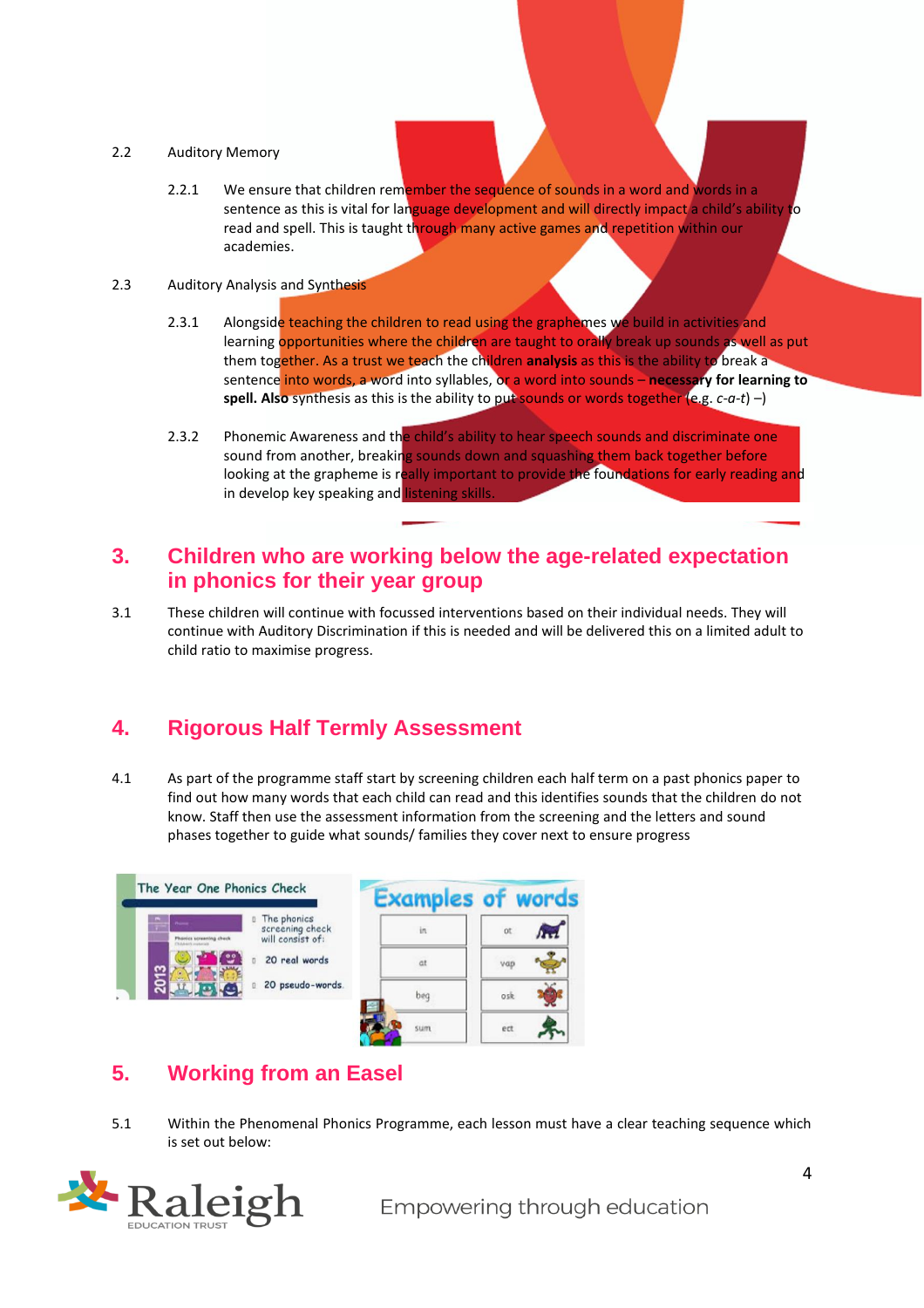a) The teacher or teaching assistant will work from an easel which is prepared linked to the theme of the topic. The boards will have a treasure chest on one side at the bottom and a bin at the other. Please see below some examples:

#### <span id="page-4-0"></span>**6.** The Structure of a phonic

- 6.1 Revisit- This is the most important part of the session to make sure that the children are making links to previous learning. This is consolidation of previous sounds learnt and ensure that the children can build the capacity to retain and recall sounds that they have been previously taught. They can use fastest finger sheets. They must also read lots of words including the sounds to ensure that the children are applying reading of words.
- 6.2 Teach- This is the part of the session whereby a new sound is taught. Teachers should skywrite the grapheme in lots of different ways to make sure that the children remember what the sound looks like.
- 6.3 Practise- The children help you read/write lots of words together, segmenting, blending, using robot, actions are extremely important to aid our pupils in remembering.
- 6.4 Apply- Reading and writing at word and sentence level related to the new sounds.
- 6.5 Key teaching points that are paramount for our children within the Phenomenal Phonics Programme include:
	- a) Use of robot talk and actions, use of sound buttons, incorporating diagraphs, trigraphs and tricky consonant clusters.
	- b) We know that our children find d and b, ff and th and g and y tricky. These are common difficulties within phonics that our children have. Also exposing children to polysyllabic and compound words.

# <span id="page-4-1"></span>**7. Phenomenal Phonics Family**

- 7.1 Within this programme we have devised our very own Phenomenal Phonics Family.
- 7.2 Each puppet has a special name which relates to the family of which they are experts of. The aim of this is to help the children remember the sounds related and brings a purpose for learning although experts the animals can be very forgetful.



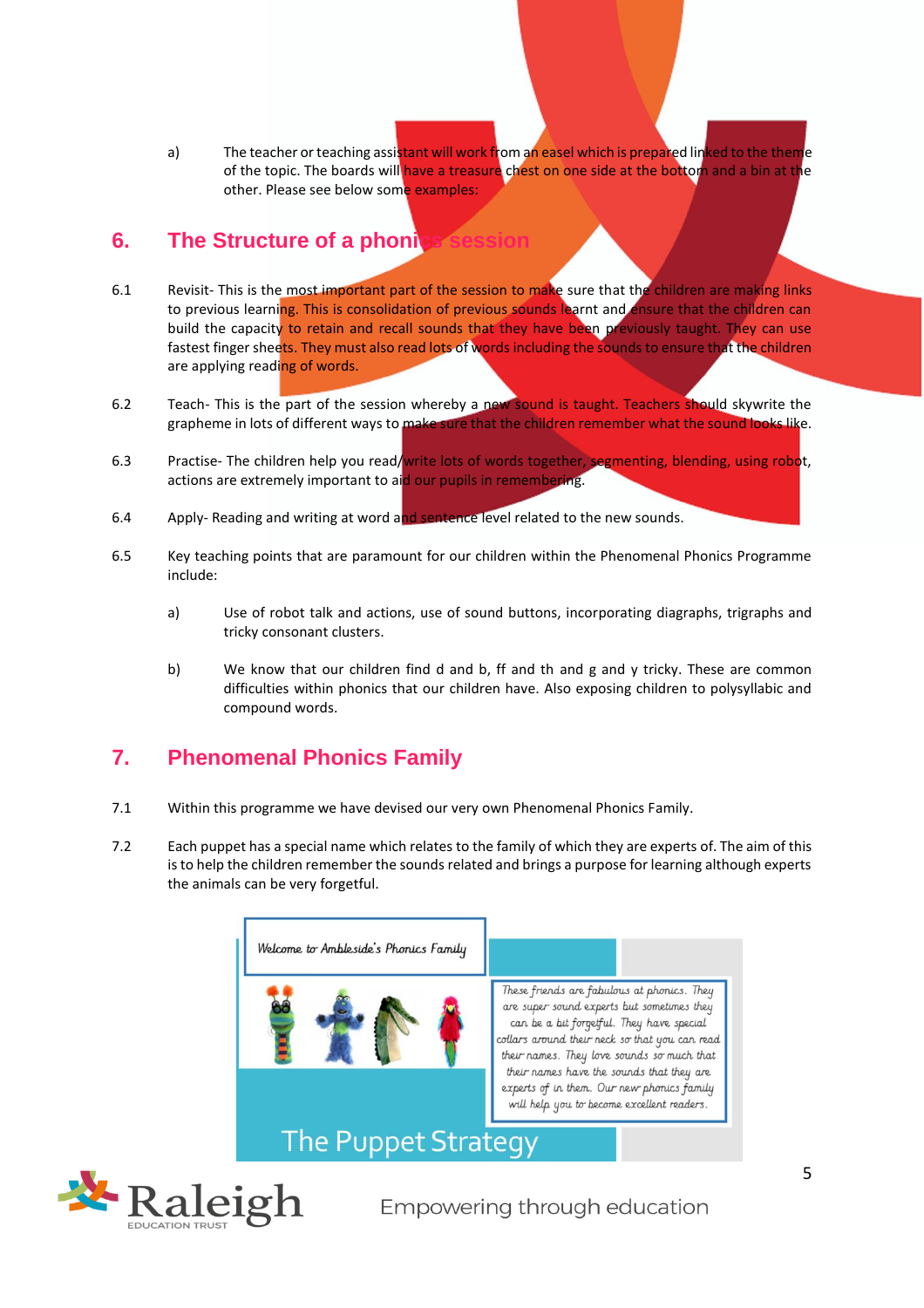

# <span id="page-5-0"></span>**8 Sound and phrase actions**

8.1 Repetition, rhymes, actions and pictures are used in the Phenomenal Phonics Programme - having proven to be highly effective in aiding pupils' memory of different sounds/spelling patterns. Each sound and phrase (mnemonic) are supported with an action. It is of great importance that these actions are used alongside the sounds and phrases, along with the puppets. This supports the children when spelling and reading as they are able to make links between the sounds, phrases and actions for the correct spelling choices. Please see the resources available below to support this.



| Sound<br>Family   | Grapheme        | <b>Mnemonic Phrase</b> | <b>Examples</b>           |
|-------------------|-----------------|------------------------|---------------------------|
| Al Family         | $a, ay, a-e, a$ | at-snall in the rain.  | Train,snail,rail          |
|                   |                 | ay-may 1 play?         | Play, tray, spray         |
|                   |                 | a-e-make a cake.       | Cake, bake, lake          |
|                   |                 | a-label on a table     | Lable, table, able        |
| EE Family         | ee.ea.e-        | ee-what can you see?   | Sheep, sleep, sweets      |
|                   | e.le.y.ey       | ea-cup of tea.         | Neat, clean, treat        |
|                   |                 | e-e-Pete and Steve.    | Theme, Crete, Pete        |
|                   |                 | ie-shield in a field.  | Shield, field, chief      |
|                   |                 | y-funny bunny.         | Tunny,gunny,surny         |
|                   |                 | ey-funky monkey.       | Donkey, money, honey, key |
| <b>IGH</b> Family | $le.1-e.$ igh.y | ie-pie in the sky      | Tie,pie,lie               |
|                   |                 | t-e-nice smile.        | Smile, mile, trike        |
|                   |                 | igh-fly high.          | Bright, night, light      |
|                   |                 | y-eye spy with my      | Spy, cry, my              |
|                   |                 | little eye.            |                           |
| OA Family         | <i>oa,ow,oe</i> | oa-goat in a boat      | Bloat, float, toast       |
|                   | $0 - 8.0$       | ow-blow the snow.      | Crow, slow, mow           |
|                   |                 | oe-Joe broke his toe.  | Toe,potatoes,toenail      |
|                   |                 | 0-the ghost with the   | Most, ghost, post         |
|                   |                 | post                   |                           |
| 00 Family         | OO,ew,ue,       | 00-poo at the zoo.     | Bloom, soon, spoon        |
|                   | $u-e$           | ew-chew the stew.      | Grew, flew, screw         |
|                   |                 | ue-the glue is blue.   | Blue, Sue, clue           |
|                   |                 | u-e-huge brute.        | Flute, cute, flume        |

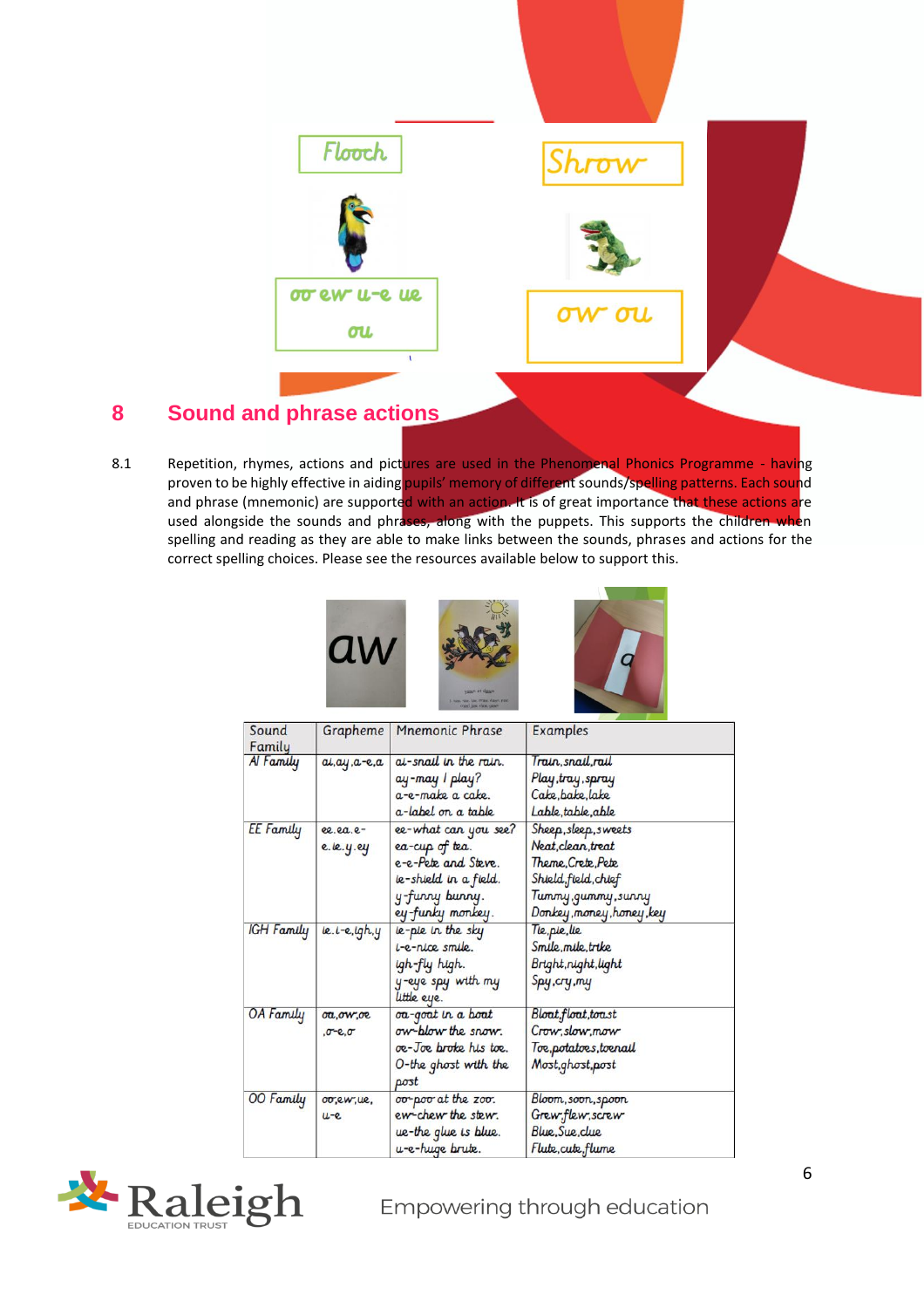#### <span id="page-6-0"></span>**9 Pure Sounds**

- 9.1 To support children to blend phonemes into words, all staff must pronounce sounds purely and clearly.
- 9.2 Within our programme, included in their CPD, academy staff have access to their colleagues live modelling and demonstrating how to enunciate sounds clearly and accurately. They also us the following link for further exemplification.
- 9.3 [Phonics: How to pronounce pure sounds | Oxford Owl -](https://www.youtube.com/watch?v=UCI2mu7URBc) YouTube



#### Phonics: How to pronounce pure sounds | Oxford Owl

YouTube · Oxford Owl - Learning at Home 24 May 2019

#### <span id="page-6-1"></span>**10. Consonant Clusters**

- 10.1 The Raleigh Education Trust recognises that often children need additional support to blend words with consonant clusters (consonant blends) particularly when they are found at the start of words.
- 10.2 Staff within our academies must say the sounds as purely and clearly as they can. Children must be taught to pronounce each phoneme before blending them. E.g. c-l-u-m-p, s-t-r-ee-t. Once pronouncing individually, we encourage the children to use a cluster blend e.g. cl-u-mp, str-ee-t - as we know from experience of this effective programme that this helps our children quickly recognise common letter sequences at the start of words, and so successfully and swiftly blend at sight, when learning to read.

#### <span id="page-6-2"></span>**11. Pseudo words**

11.1 Within our programme, we include pseudo words as part of the daily phonics sessions. This enables children to practice their blending skills and teachers to assess which phonemes require further teaching and revisiting. This also supports pupil progress towards passing the phonics screening check

#### <span id="page-6-3"></span>**12. Use of pictures**

- 12.1 The programme uses pictures, not only as an aide memoire and to support visual learning, but also to support children's acquisition of new vocabulary. Pictures and visuals support the children in recalling new words and their meaning, and their ability to quickly assimilate new words into their understanding as supported by the following quote from the reading framework:
- 12.2 Young readers encounter words that they have not seen before much more frequently than experienced readers do, and they may not know the meaning of some of these. Practice at reading such words by sounding and blending can provide opportunities not only for pupils to develop confidence in their decoding skills, but also for teachers to explain the meaning and thus develop pupils' vocabulary.13

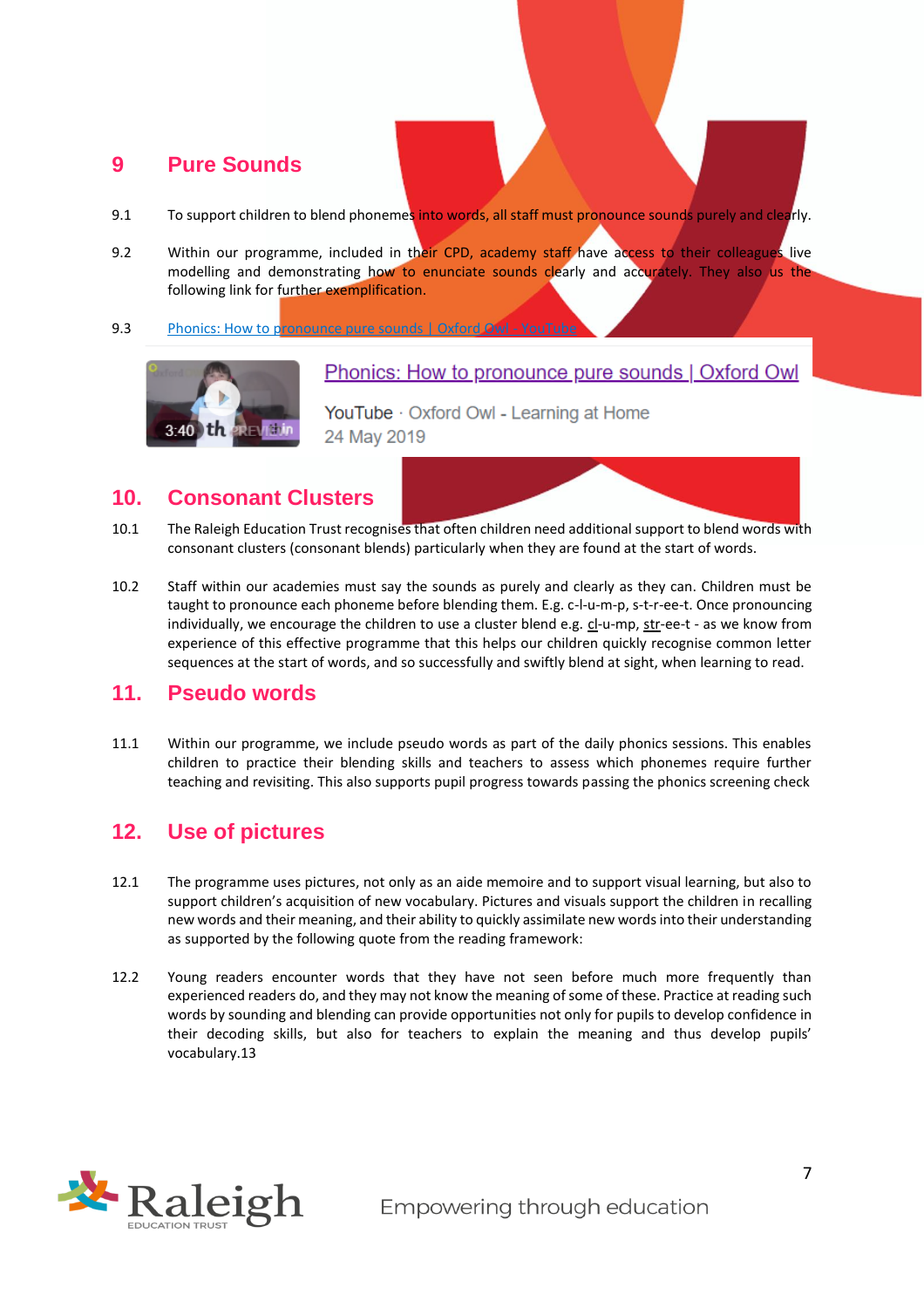# <span id="page-7-0"></span>**13. Common Exception W**

13.1 Each Year Group has a set of common exception words that the pupils need to read and spell by the end of each academic year. These are set out in the National Curriculum. Common exception words are woven into each phonics session and explicitly taught, so that the children have regular and repeated exposure to those words which they must read by sight in order to be fluent readers of text.

Example:

| <b>Common Exception Words Year 1</b> |  |        |                                             |        |          |  |  |  |
|--------------------------------------|--|--------|---------------------------------------------|--------|----------|--|--|--|
| Spelling Record                      |  |        |                                             |        |          |  |  |  |
| Words                                |  |        | Achieved <b>Words</b> Achieved <b>Words</b> |        | Achieved |  |  |  |
| the                                  |  | no     |                                             | our    |          |  |  |  |
| a                                    |  | go     |                                             | she    |          |  |  |  |
| do                                   |  | SO     |                                             | house  |          |  |  |  |
| to                                   |  | by     |                                             | me     |          |  |  |  |
| today                                |  | my     |                                             | full   |          |  |  |  |
| of                                   |  | here   |                                             | he     |          |  |  |  |
| said                                 |  | there  |                                             | be     |          |  |  |  |
| says                                 |  | where  |                                             | pull   |          |  |  |  |
| are                                  |  | love   |                                             | push   |          |  |  |  |
| were                                 |  | come   |                                             | they   |          |  |  |  |
| was                                  |  | some   |                                             | put    |          |  |  |  |
| is                                   |  | once   |                                             | your   |          |  |  |  |
| his                                  |  | one    |                                             | school |          |  |  |  |
| has                                  |  | ask    |                                             | you    |          |  |  |  |
| I                                    |  | friend |                                             |        |          |  |  |  |

#### <span id="page-7-1"></span>**14. Reading comprehension and application of word level reading at sentence level for comprehension**

- 14.1 Phonic Friend Books
	- 14.1.2 Across our schools as part of this approach the children will be given a phonetically decodable book to read during the application part of a phonics session each day. The idea being that they will then consolidate the phonics words that they have read at word level within a text at sentence level. This book will then be taken home by a child at the end of the week so that the child has practised their reading all week and can go home and simply consolidate their reading at sentence level and demonstrate sound comprehension of the story with their parent at home. Each Phonic Friend Book will be stickered according to the Animal Family and will related only to the animal sound family focus that week. The children will then alongside this phonetically decodable book loan a non-decodable book also.

# <span id="page-7-2"></span>**15. Key Vocabulary required for staff to teach phonics effectively**

- 15.1 Phoneme: The smallest unit of sound in a word. Phonemes may be written with more than one letter eg d**ay**. The word start has 4 phonemes - **s - t - ar - t**. The word church has 3 phonemes - **ch - ur - ch**. The word strap has 5 phonemes - **s - t - r - a - p**.
- 15.2 Grapheme: The letter or letters that are used to write a phoneme.

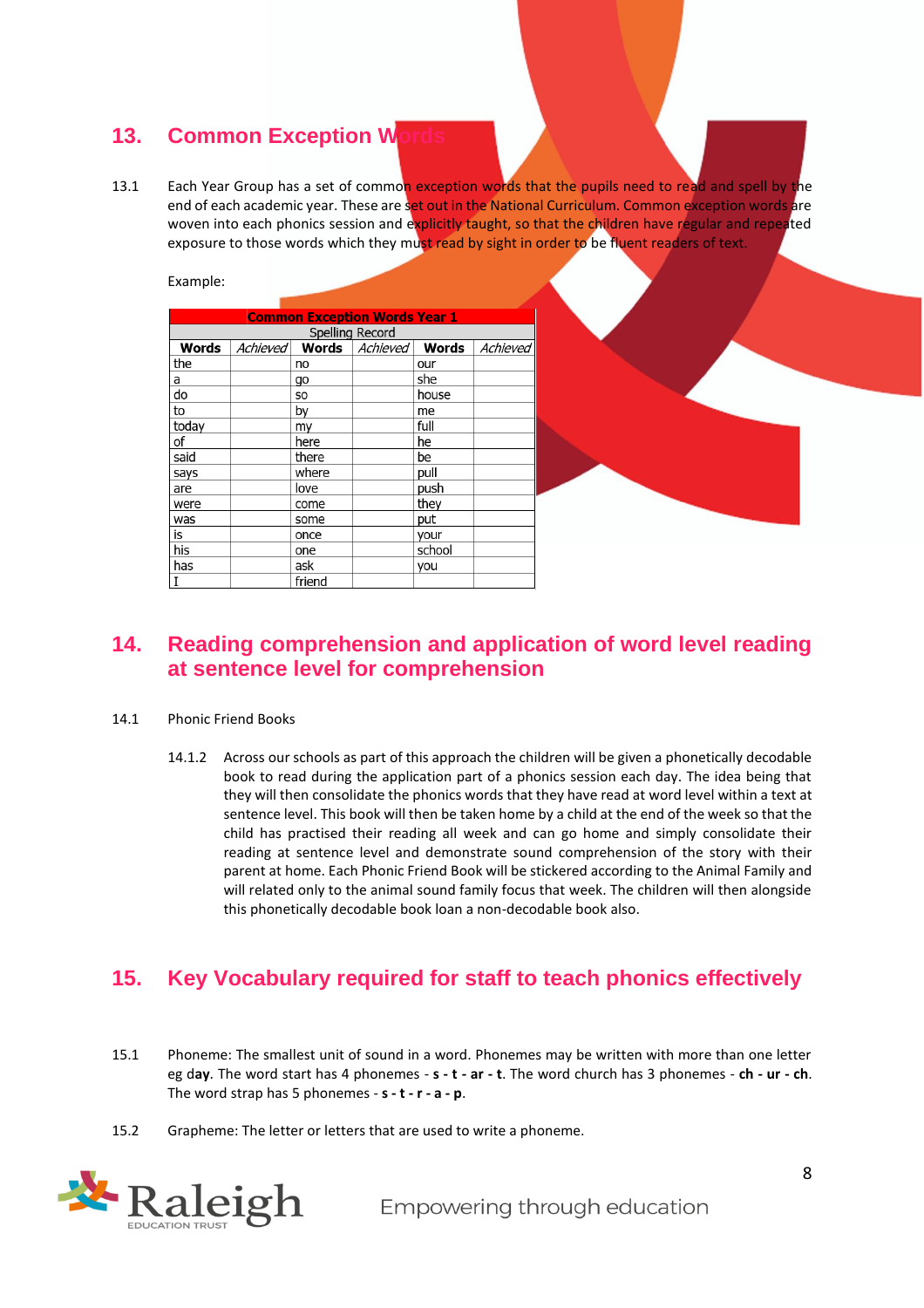- 15.3 Digraph: A two letter grapheme where two letters represent one phoneme or sound eg **ar, ea, er, oi, ch, th**
- 15.4 Vowel Digraph: A two letter grapheme that represents a vowel phoneme or sound eg **ay, ee, oi**
- 15.5 Split Vowel Digraph: A two letter grapheme that represent a vowel phoneme or sound where the sounds are pushed apart by another letter. This digraph often used to be referred to as a magic e eg c**a**k**e**, b**i**t**e**, ph**o**n**e,** th**e**s**e**, c**u**b**e**. It is used for the long vowel sounds.
- 15.6 Trigraph: A three letter grapheme where three letters represent one phoneme or sound eg **air, igh, ear**
- 15.7 Blending: Building words for reading by pushing together all the phonemes or sounds in the word.
- 15.9 Segmenting: Splitting up words for spelling by breaking up words into all their sounds and then working out what letter or letters are needed to represent each sound.
- 15.10 Short vowel sound: The sound that the letters a, e, i, o, u make in a word eg c**a**t, p**e**g, h**i**t, n**o**t, s**u**n.
- 15.11 Long vowel sound: The sound that is like the names of the vowelletters. The long vowel sounds are often represented in more than one way by digraphs and trigraphs eg m**ai**n, st**ay**, c**a**k**e**, s**ee,** s**ea**t, m**i**c**e**, l**igh**t, c**oa**t, b**o**n**e**, gl**ue**, sp**oo**n
- 15.12 The Phenomenal Phonics Programme is underpinned by the key principles set out in 'The Reading Framework'
- 15.13 Within this programme, teaching staff will:
	- a) Be clear about objectives for any session and make sure that the children understand them (e.g. 'By the end of this week you will all be able to read these sounds; today we are learning the first one.')
	- b) Expect all children to participate throughout phonics sessions, for example by using 'call and response'
	- c) Make the most of the time for teaching and use activities that maximise the number of words children read and spell
	- d) Make sure that children practise using the knowledge they have been taught in previous lessons until they can use it automatically, thus freeing up their capacity to learn new knowledge
	- e) Support the children to connect the new knowledge with their previous learning
	- f) Demonstrate new learning in bite-sized chunks
	- g) Ensure children are given opportunities to apply what they have learnt
	- h) Praise the children for working hard and paying attention, being specific about what they have done well
- 15.14 For further reading please look at the latest government guidance shared below:

[Section 3: Word reading and spelling \(publishing.service.gov.uk\)](https://assets.publishing.service.gov.uk/government/uploads/system/uploads/attachment_data/file/1000914/Reading_framework_Teaching_the_foundations_of_literacy_-_Section_3.pdf)